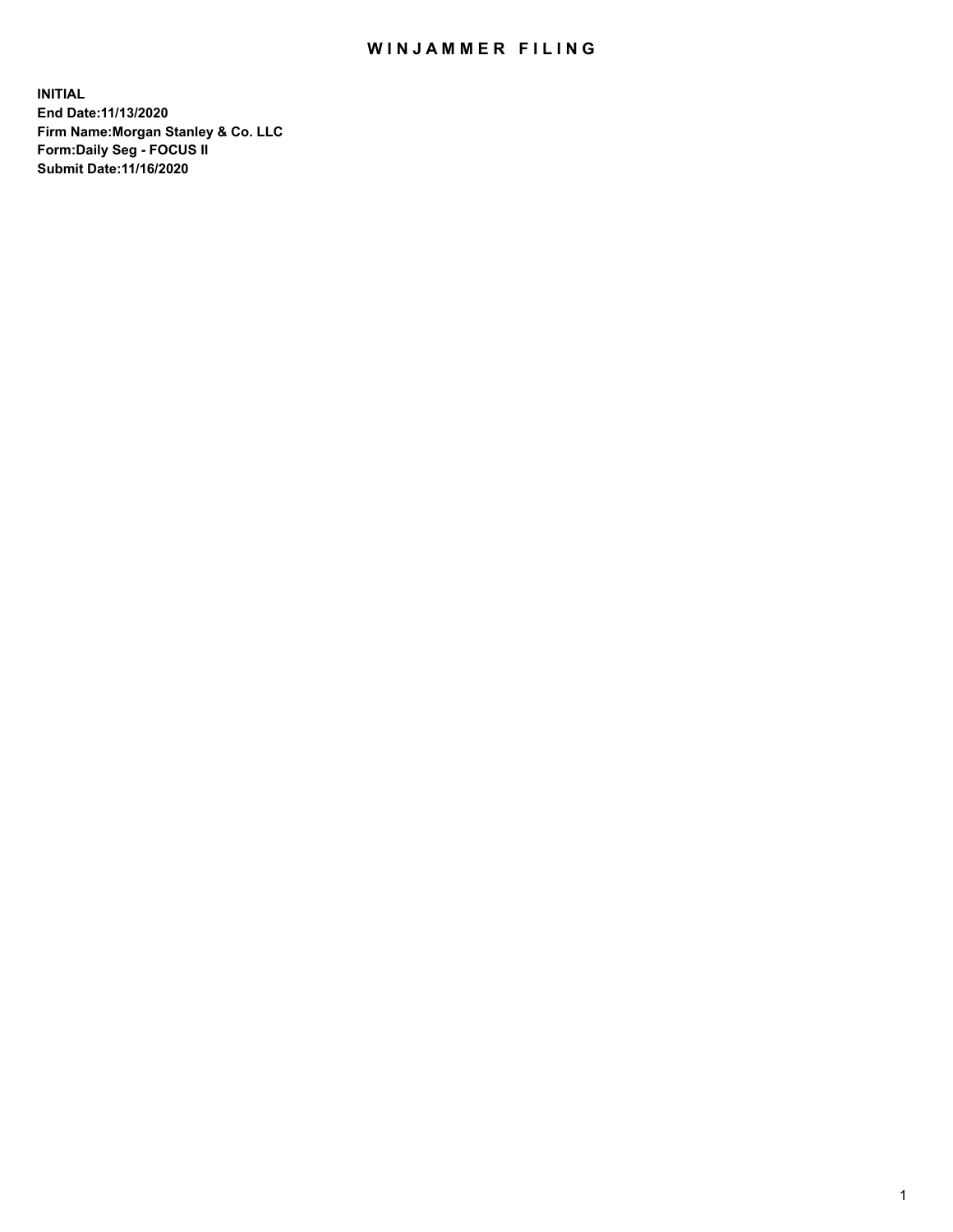**INITIAL End Date:11/13/2020 Firm Name:Morgan Stanley & Co. LLC Form:Daily Seg - FOCUS II Submit Date:11/16/2020 Daily Segregation - Cover Page**

| Name of Company                                                                                                                                                                                                                                                                                                                | <b>Morgan Stanley &amp; Co. LLC</b>                    |
|--------------------------------------------------------------------------------------------------------------------------------------------------------------------------------------------------------------------------------------------------------------------------------------------------------------------------------|--------------------------------------------------------|
| <b>Contact Name</b>                                                                                                                                                                                                                                                                                                            | <b>Ikram Shah</b>                                      |
| <b>Contact Phone Number</b>                                                                                                                                                                                                                                                                                                    | 212-276-0963                                           |
| <b>Contact Email Address</b>                                                                                                                                                                                                                                                                                                   | Ikram.shah@morganstanley.com                           |
| FCM's Customer Segregated Funds Residual Interest Target (choose one):<br>a. Minimum dollar amount: ; or<br>b. Minimum percentage of customer segregated funds required:% ; or<br>c. Dollar amount range between: and; or<br>d. Percentage range of customer segregated funds required between:% and%.                         | 235,000,000<br><u>0</u><br>0 Q<br>0 Q                  |
| FCM's Customer Secured Amount Funds Residual Interest Target (choose one):<br>a. Minimum dollar amount: ; or<br>b. Minimum percentage of customer secured funds required:% ; or<br>c. Dollar amount range between: and; or<br>d. Percentage range of customer secured funds required between: % and %.                         | 140,000,000<br><u>0</u><br><u>00</u><br>0 <sub>0</sub> |
| FCM's Cleared Swaps Customer Collateral Residual Interest Target (choose one):<br>a. Minimum dollar amount: ; or<br>b. Minimum percentage of cleared swaps customer collateral required:% ; or<br>c. Dollar amount range between: and; or<br>d. Percentage range of cleared swaps customer collateral required between:% and%. | 92,000,000<br><u>0</u><br>0 Q<br>00                    |

Attach supporting documents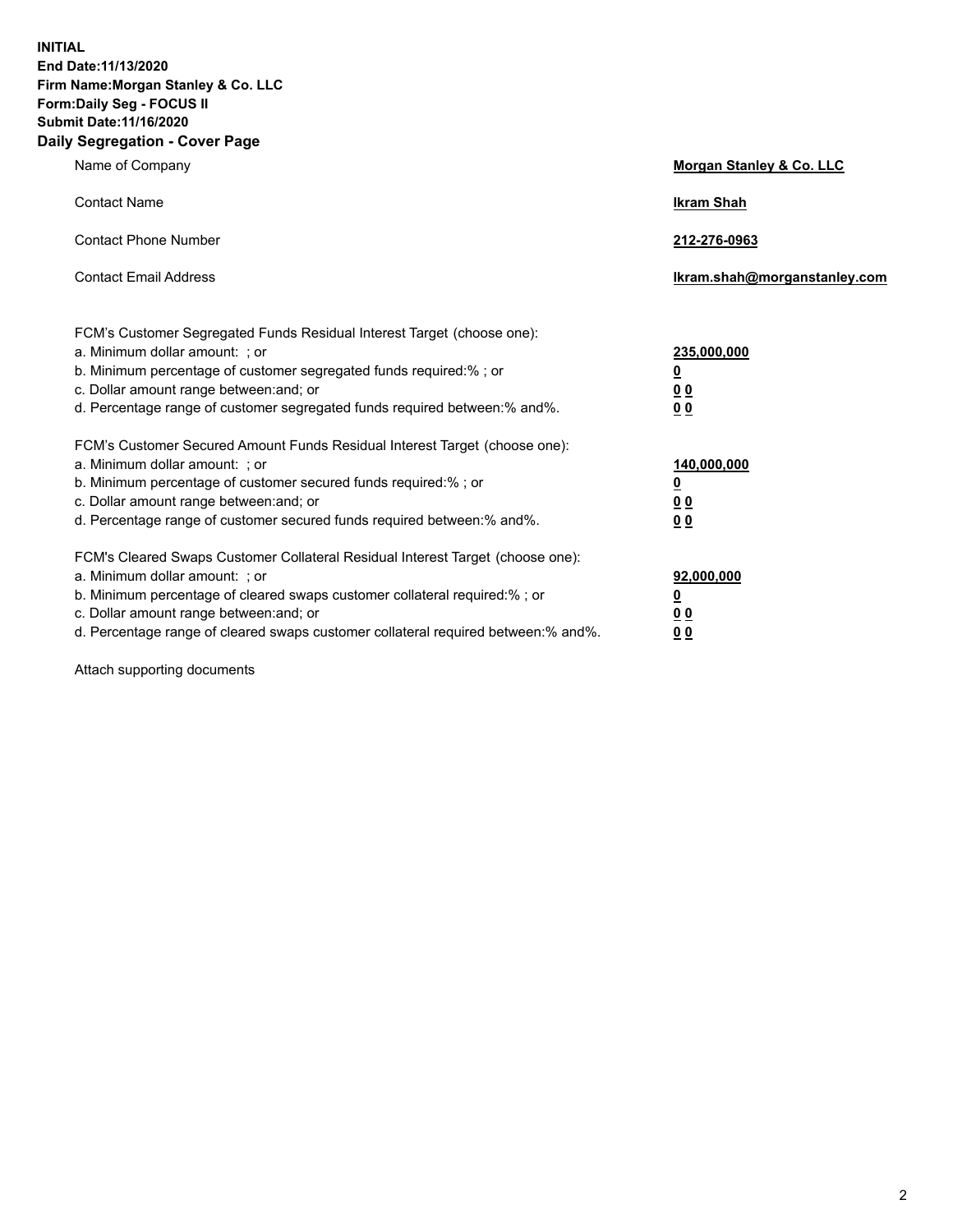## **INITIAL End Date:11/13/2020 Firm Name:Morgan Stanley & Co. LLC Form:Daily Seg - FOCUS II Submit Date:11/16/2020**

## **Daily Segregation - Secured Amounts**

Foreign Futures and Foreign Options Secured Amounts Amount required to be set aside pursuant to law, rule or regulation of a foreign government or a rule of a self-regulatory organization authorized thereunder 1. Net ledger balance - Foreign Futures and Foreign Option Trading - All Customers A. Cash **4,341,735,575** [7315] B. Securities (at market) **2,705,080,520** [7317] 2. Net unrealized profit (loss) in open futures contracts traded on a foreign board of trade **737,517,325** [7325] 3. Exchange traded options a. Market value of open option contracts purchased on a foreign board of trade **14,719,809** [7335] b. Market value of open contracts granted (sold) on a foreign board of trade **-18,136,400** [7337] 4. Net equity (deficit) (add lines 1. 2. and 3.) **7,780,916,829** [7345] 5. Account liquidating to a deficit and account with a debit balances - gross amount **41,273,039** [7351] Less: amount offset by customer owned securities **-40,323,782** [7352] **949,257** [7354] 6. Amount required to be set aside as the secured amount - Net Liquidating Equity Method (add lines 4 and 5) 7. Greater of amount required to be set aside pursuant to foreign jurisdiction (above) or line 6. FUNDS DEPOSITED IN SEPARATE REGULATION 30.7 ACCOUNTS 1. Cash in banks A. Banks located in the United States **733,827,868** [7500] B. Other banks qualified under Regulation 30.7 **716,392,187** [7520] **1,450,220,055** 2. Securities A. In safekeeping with banks located in the United States **567,348,480** [7540] B. In safekeeping with other banks qualified under Regulation 30.7 **31,805,350** [7560] **599,153,830** 3. Equities with registered futures commission merchants A. Cash **24,647,235** [7580] B. Securities **0** [7590] C. Unrealized gain (loss) on open futures contracts **-934,623** [7600] D. Value of long option contracts **0** [7610] E. Value of short option contracts **0** [7615] **23,712,612** [7620] 4. Amounts held by clearing organizations of foreign boards of trade A. Cash **0** [7640] B. Securities **0** [7650] C. Amount due to (from) clearing organization - daily variation **0** [7660] D. Value of long option contracts **0** [7670] E. Value of short option contracts **0** [7675] **0** [7680] 5. Amounts held by members of foreign boards of trade A. Cash **3,267,274,925** [7700] B. Securities **2,105,926,690** [7710] C. Unrealized gain (loss) on open futures contracts **738,451,948** [7720] D. Value of long option contracts **14,719,809** [7730] E. Value of short option contracts **-18,136,400** [7735] **6,108,236,972** 6. Amounts with other depositories designated by a foreign board of trade **0** [7760] 7. Segregated funds on hand **0** [7765] 8. Total funds in separate section 30.7 accounts **8,181,323,469** [7770] 9. Excess (deficiency) Set Aside for Secured Amount (subtract line 7 Secured Statement Page 1 from Line 8)

- 10. Management Target Amount for Excess funds in separate section 30.7 accounts **140,000,000** [7780]
- 11. Excess (deficiency) funds in separate 30.7 accounts over (under) Management Target **259,457,383** [7785]

**0** [7305]

**7,781,866,086** [7355]

## **7,781,866,086** [7360]

[7530]

[7570]

[7740] **399,457,383** [7380]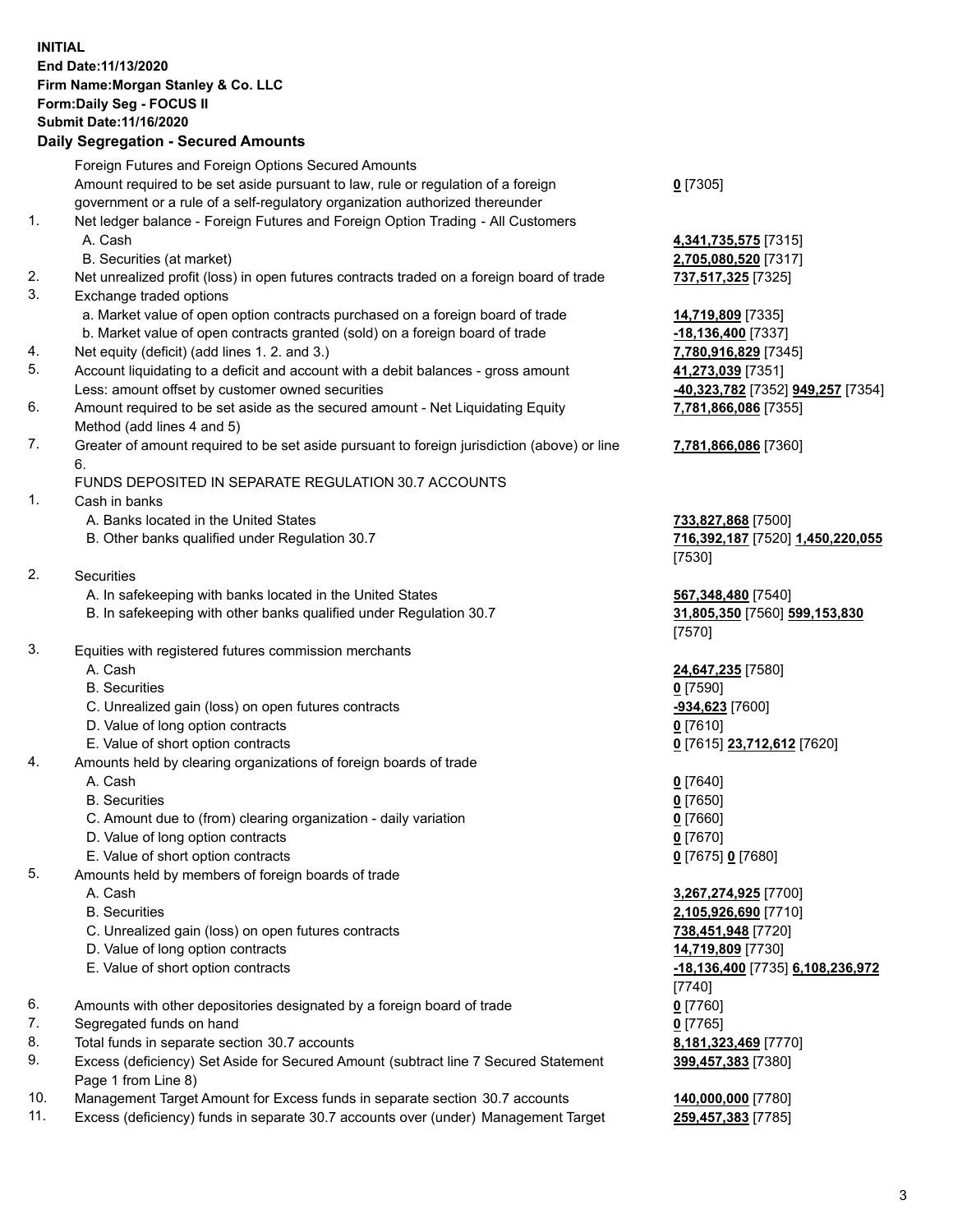|     | <b>INITIAL</b><br>End Date: 11/13/2020<br>Firm Name: Morgan Stanley & Co. LLC<br>Form: Daily Seg - FOCUS II |                                    |
|-----|-------------------------------------------------------------------------------------------------------------|------------------------------------|
|     | Submit Date: 11/16/2020                                                                                     |                                    |
|     | Daily Segregation - Segregation Statement                                                                   |                                    |
|     | SEGREGATION REQUIREMENTS(Section 4d(2) of the CEAct)                                                        |                                    |
| 1.  | Net ledger balance                                                                                          |                                    |
|     | A. Cash                                                                                                     | 15,883,980,891 [7010]              |
|     | B. Securities (at market)                                                                                   | 8,534,108,872 [7020]               |
| 2.  | Net unrealized profit (loss) in open futures contracts traded on a contract market                          | 786,385,522 [7030]                 |
| 3.  | Exchange traded options                                                                                     |                                    |
|     | A. Add market value of open option contracts purchased on a contract market                                 | 583,138,933 [7032]                 |
|     | B. Deduct market value of open option contracts granted (sold) on a contract market                         | -391,209,238 [7033]                |
| 4.  | Net equity (deficit) (add lines 1, 2 and 3)                                                                 | 25,396,404,980 [7040]              |
| 5.  | Accounts liquidating to a deficit and accounts with                                                         |                                    |
|     | debit balances - gross amount                                                                               | 393,576,245 [7045]                 |
|     | Less: amount offset by customer securities                                                                  | -393,109,184 [7047] 467,061 [7050] |
| 6.  | Amount required to be segregated (add lines 4 and 5)                                                        | 25,396,872,041 [7060]              |
|     | FUNDS IN SEGREGATED ACCOUNTS                                                                                |                                    |
| 7.  | Deposited in segregated funds bank accounts                                                                 |                                    |
|     | A. Cash                                                                                                     | 4,082,908,485 [7070]               |
|     | B. Securities representing investments of customers' funds (at market)                                      | $0$ [7080]                         |
|     | C. Securities held for particular customers or option customers in lieu of cash (at                         | 1,305,694,294 [7090]               |
|     | market)                                                                                                     |                                    |
| 8.  | Margins on deposit with derivatives clearing organizations of contract markets                              |                                    |
|     | A. Cash                                                                                                     | 13,197,643,968 [7100]              |
|     | B. Securities representing investments of customers' funds (at market)                                      | $0$ [7110]                         |
|     | C. Securities held for particular customers or option customers in lieu of cash (at<br>market)              | 7,228,414,578 [7120]               |
| 9.  | Net settlement from (to) derivatives clearing organizations of contract markets                             | 80,697,259 [7130]                  |
| 10. | Exchange traded options                                                                                     |                                    |
|     | A. Value of open long option contracts                                                                      | 583,138,933 [7132]                 |
|     | B. Value of open short option contracts                                                                     | -391,209,238 [7133]                |
| 11. | Net equities with other FCMs                                                                                |                                    |
|     | A. Net liquidating equity                                                                                   | 10,674,884 [7140]                  |
|     | B. Securities representing investments of customers' funds (at market)                                      | $0$ [7160]                         |
|     | C. Securities held for particular customers or option customers in lieu of cash (at<br>market)              | 0 <sup>[7170]</sup>                |
| 12. | Segregated funds on hand                                                                                    | $0$ [7150]                         |
| 13. | Total amount in segregation (add lines 7 through 12)                                                        | 26,097,963,163 [7180]              |
| 14. | Excess (deficiency) funds in segregation (subtract line 6 from line 13)                                     | 701,091,122 [7190]                 |
| 15. | Management Target Amount for Excess funds in segregation                                                    | 235,000,000 [7194]                 |
| 16. | Excess (deficiency) funds in segregation over (under) Management Target Amount                              | 466,091,122 [7198]                 |

16. Excess (deficiency) funds in segregation over (under) Management Target Amount Excess